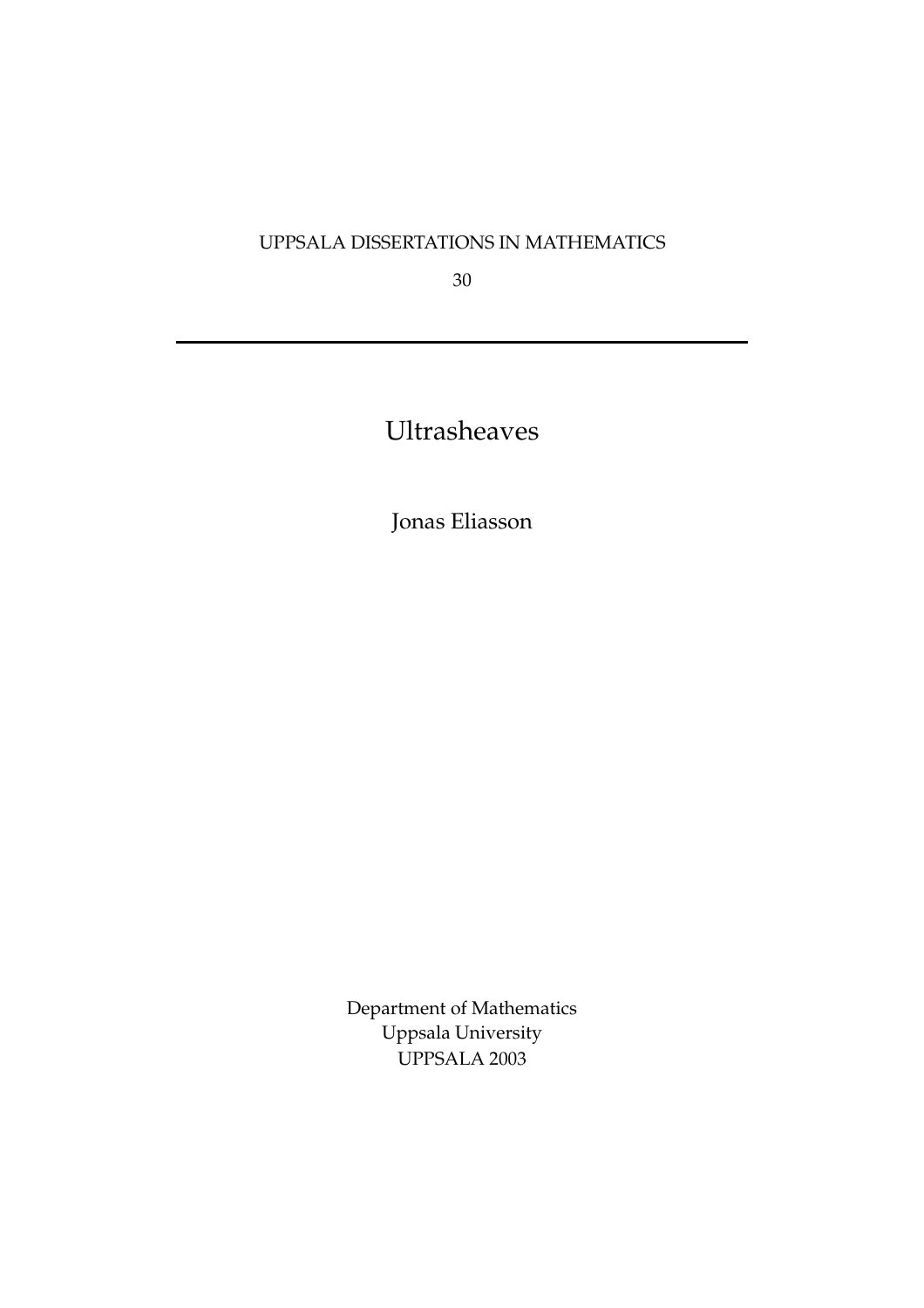Dissertation for the degree of Doctor of Philosophy in mathematical logic presented at Uppsala University in 2003.

# **ABSTRACT**

Eliasson, J. 2003: Ultrasheaves. Uppsala dissertations in Mathematics 30. 54 pp. Uppsala. ISBN 91-506-1716-8.

This thesis treats ultrasheaves, sheaves on the category of ultrafilters.

In the classical theory of ultrapowers, you start with an ultrafilter  $(I, \mathcal{U})$  and, given a structure S, you construct the ultrapower  $S^{I}/\mathcal{U}$ . The fundamental result is Los's theorem for ultrapowers giving the connection between what formulas are satisfied in the ultrapower and in the original structure  $S$ . In this thesis we instead start with the category of ultrafilters (denoted U). On this category we build the topos  $\text{Sh}(\mathbb{U})$  of sheaves on  $\mathbb{U}$  (the ultrasheaves), which we think of as generalized ultrapowers.

The theorem for ultrasheaves corresponding to Los's theorem is Moerdijk's theorem, first proved by Moerdijk for the topos  $\text{Sh}(\mathbb{F})$  of sheaves on filters. In the thesis we prove that Los's theorem follows from Moerdijk's theorem. We also investigate the exact relation between the topos of ultrasheaves and Moerdijk's topos  $\text{Sh}(\mathbb{F})$  and prove that  $\text{Sh}(\mathbb{U})$  is the double negation subtopos of  $\text{Sh}(\mathbb{F})$ .

The connection between ultrapowers and ultrasheaves is investigated in detail. We also prove some model theoretic results for ultrasheaves, for instance we prove that they are saturated models. The Rudin-Keisler ordering is a tool used in set theory to study ultrafilters. It has a strong relationship to the category U. Blass has given a model theoretic characterization of this ordering and in the thesis we give a new proof of his result.

One common use of ultrapowers is to give non-standard models. In the thesis we prove that you can model internal set theory (IST), a nonstandard set theory, in the ultrasheaves. IST, introduced by Nelson, is an axiomatic approach to nonstandard mathematics.

Key words and phrases. ultrapower, ultrafilter, Moerdijk's topos, sheaf model, non-standard set theory, saturated model.

2000 Mathematics Subject Classification. 03G30, 03C20 (03H05).

Jonas Eliasson E-mail address: jonase@math.uu.se Department of Mathematics, Uppsala University Box 480 SE-751 06 UPPSALA SWEDEN

!c Jonas Eliasson 2003

ISSN 1401-2049 ISBN 91-506-1716-8

Printed in Sweden by Universitetstryckeriet, Uppsala 2003 Distributor: Department of Mathematics, Box 480, SE-751 06, Uppsala, Sweden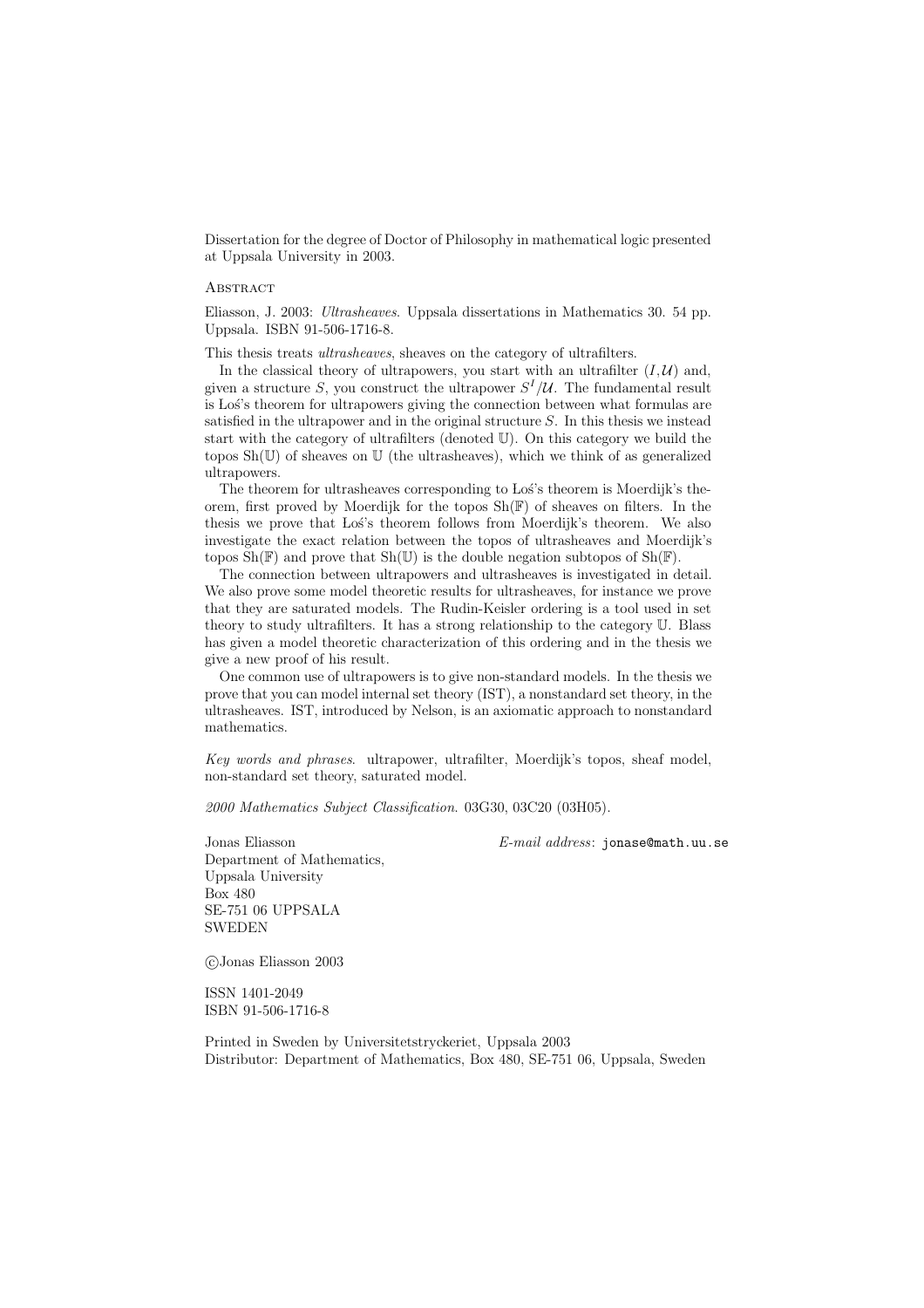# PREFACE

This thesis consists of a summary and three papers. The papers are:

- I. "Ultrapowers as sheaves on a category of ultrafilters", accepted for publication in Arch. Math. Logic.
- II. "Ultrasheaves and double negation" (joint with S. Awodey), accepted for publication in Notre Dame J. Formal Logic.
- III. "Ultrasheaves and ultrapowers", in manuscript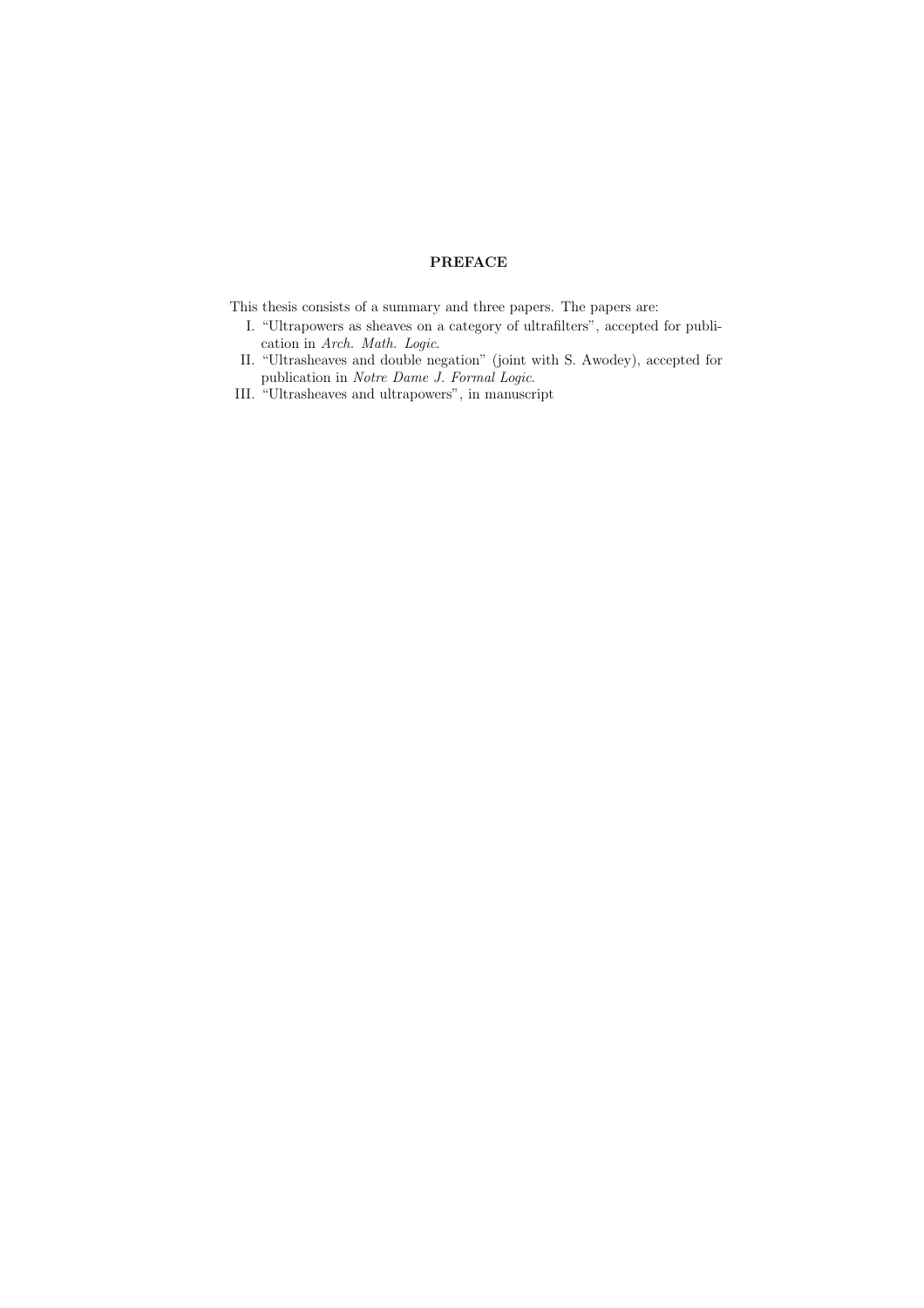### JONAS ELIASSON

The subject of this thesis is the topos of *ultrasheaves*, sheaves on the category of ultrafilters. The study of ultrasheaves is a part of categorical logic, more specifically they are sheaf models. The outline of the thesis is this. In Section 1 we give some background to the results in the thesis. In Section 2 we give some preliminary definitions and results. In the following three section we present the main results from the Papers I, II, and III, respectively. Finally in Section 6 we give some suggestions for future research.

# 1. Background

First in this section we give a background in categorical logic and general topos theory. Then follows a background directly related to ultrasheaves.

1.1. Background in categorical logic. The study of sheaf theory was pioneered by Grothendieck. He was motivated by examples of sheaves in algebraic geometry. Sheaves had for instance appeared as families of Abelian groups  $A<sub>x</sub>$ , parametrized by points  $x \in X$  of a topological space X in a nice way respecting some locality and integrality properties with respect to the topology on X.

Grothendieck gave a more general definition of sheaves by replacing the partially ordered collection of open subsets of a topological space by objects in a category **C**, in which some suitable families of maps  $U_i \to X$  (for  $i \in I$ ) form "covers" of objects  $X$  in  $C$ . For such a "Grothendieck topology" a sheaf is a functor which respects the topology on C in a appropriate manner. The sheaves on a category C with a Grothendieck topology  $J$  (a "site") form a "Grothendieck topos"  $Sh(C, J)$ .

The interest for toposes in logic has as a starting point Lawvere's thesis from 1963. In it he launched the grand project of a purely categorical foundation for all of mathematics, starting with an appropriate axiomatization of the category of sets, replacing membership by composition of functions. When Lawvere learned of the Grothendieck toposes, he soon observed that such a topos admits the basic operations of set theory, such as the formation of the exponential set  $Y^X$  (of all functions from X to Y) and the power set  $P(X)$  (of all subsets of X).

At about the same time as Lawvere's work, Tierney saw that Grothendieck's work could lead to an axiomatic study of sheaves. Working together, Lawvere and Tierney discovered an axiomatization of categories of sheaves of sets (and, in particular, of the category of sets) via an appropriate formulation of the settheoretic properties. This was the definition of an "elementary topos", which is defined without any set-theoretic assumptions. Any Grothendieck topos is an elementary topos, but not conversely.

A second input into the use of toposes in logic was from the "forcing" method used by Cohen to prove the independence of the continuum hypothesis (CH), and other set-theoretic axioms, from the rest of Zermelo-Fraenkel set theory (ZF). The method works by expanding a model of ZF to a new model by forcing some sets to exist in the new model, in the case of CH a subset  $B \subset \mathbb{R}$  such that the cardinality of  $B$  is strictly between the cardinalities of  $\mathbb N$  and  $\mathbb R$ .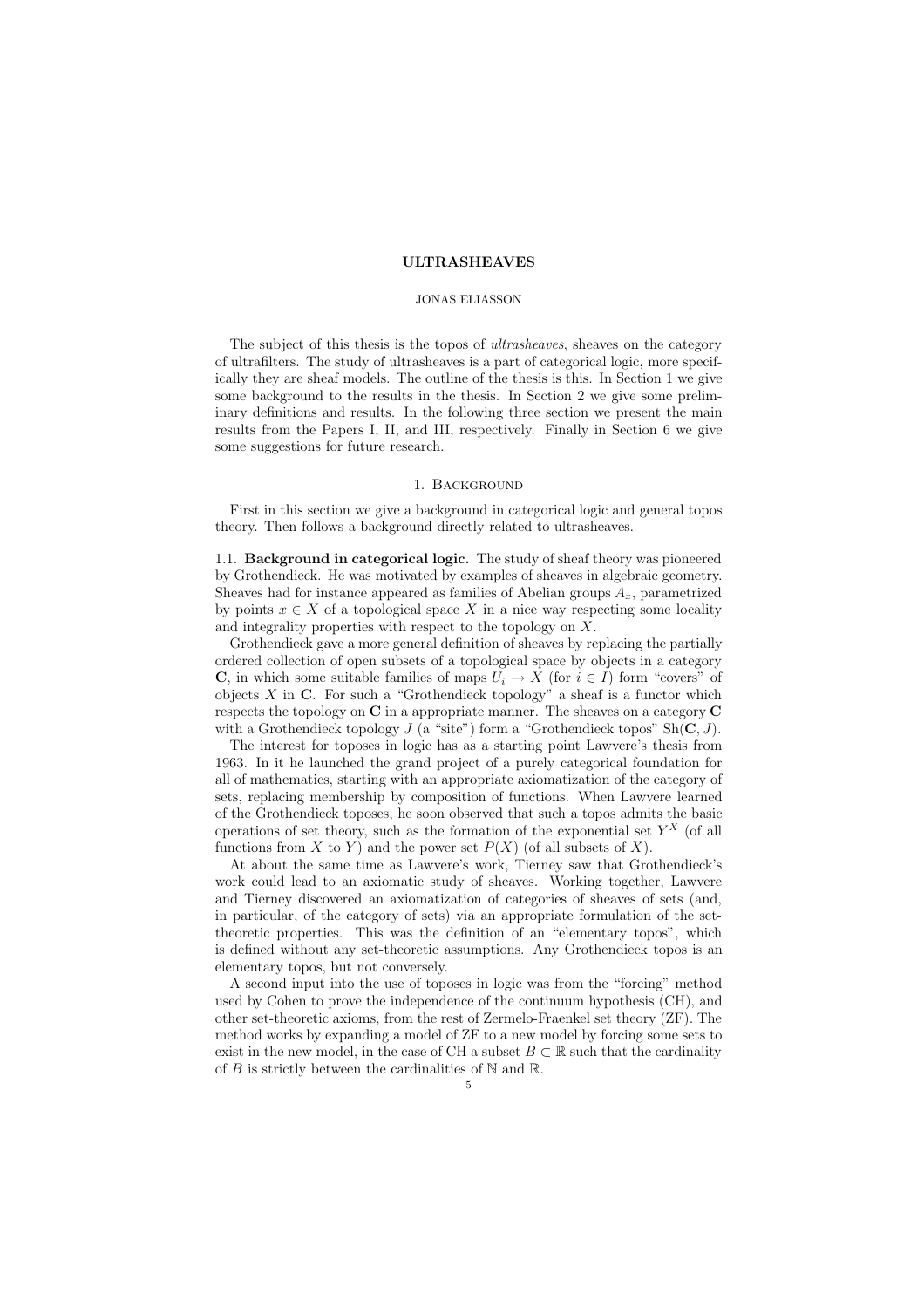This forcing technique was later rephrased by Solovay and Scott in terms of Boolean-valued models, where the truth-values are taken from an arbitrary Boolean algebra. Shortly after this, Lawvere and Tierney discovered that Cohen forcing could be performed in toposes: indeed, using Cohen's construction one obtains a topos with the desired properties.

As observed above objects in an elementary topos behave like sets. This means that, just as for sets, we can interpret logic into a topos. In set theory we can identify a formula with the set of elements for which the formula holds. Then the logical operations "and", "or" and "not" have their counterparts in the set operations union, intersection and complement. Quantification can be interpreted with the help of products of sets and projections.

The subsets of a set form a Boolean algebra. This means that if you take the complement of the complement of a set, you get the set back. In logical language this says that "not not  $A$ " is equivalent to  $A$ . This is not true in a general topos. Instead of getting back the original set after taking the complement twice you only get a subset of the set you started with. This means that the logic corresponding to a general topos is not classical. It is intuitionistic. For more background on categorical logic see Mac Lane and Moerdijk [13].

1.2. Background to ultrasheaves. In 1993 Moerdijk [15] presented a new model of nonstandard arithmetic. His model uses the Grothendieck topos of sheaves on the category of filters,  $\text{Sh}(\mathbb{F})$ . Later Palmgren [17, 18, 19, 20] extended this to a model of nonstandard analysis. The models in particular make use of the sheaves <sup>∗</sup>S, whose value <sup>∗</sup>S(F) at any filter F is the reduced power of the set S over F.

The category of filters  $\mathbb F$  was first studied in Koubek and Reiterman [12] and later by Blass [3]. In this thesis we consider the full subcategory U of ultrafilters in F. It inherits a topology from F and the ultrasheaves are the sheaves on U for this topology. The sheaves \*S are still sheaves when restricted to U and \* $S(\mathcal{U})$  is now the ultrapower of  $S$  over an ultrafilter  $U$ . More on this in Paper I. In Paper II we give another description of the relationship between  $\text{Sh}(\mathbb{F})$  and  $\text{Sh}(\mathbb{U})$ .

Before Moerdijk, Ellerman [9] studied ultrapowers (or more generally ultraproducts) as sheaves on ultrafilters. The ultrafilters on a set  $I$  can be thought of as a topological space, the Stone space of the Boolean algebra of the subsets of I. Ellerman then considered ultraproducts as sheaves on this topological space. There is a brief discussion of the relation between Ellerman's work and Sh(F) in Section 6.

Other work on filter categories has been done by Makkai [14], Pitts [21, 22, 23] and Butz [4]. Pitts uses the filter construction on coherent categories to prove completeness and interpolation results. Makkai's topos of types is related to the prime filters in Pitts construction. The precise relation between the two toposes is considered by Butz, who uses filters to construct generic saturated models of intuitionistic first-order theories.

The existence and qualities of ultrafilters have long been studied in set theory. The answers to many questions on ultrafilters depend on what set theoretic axioms are used, for instance what choice principle you have or what size the power set has. In this thesis we will always assume the axiom of choice which guarantees the existence of ultrafilters.

A tool in the study of ultrafilters is the Rudin-Keisler ordering, introduced independently by Rudin, Keisler and Katetov (as a general reference see Comfort and Negrepontis [6]). The Rudin-Keisler ordering is a partial order on the equivalence classes of ultrafilters. It has been studied, under various assumptions, with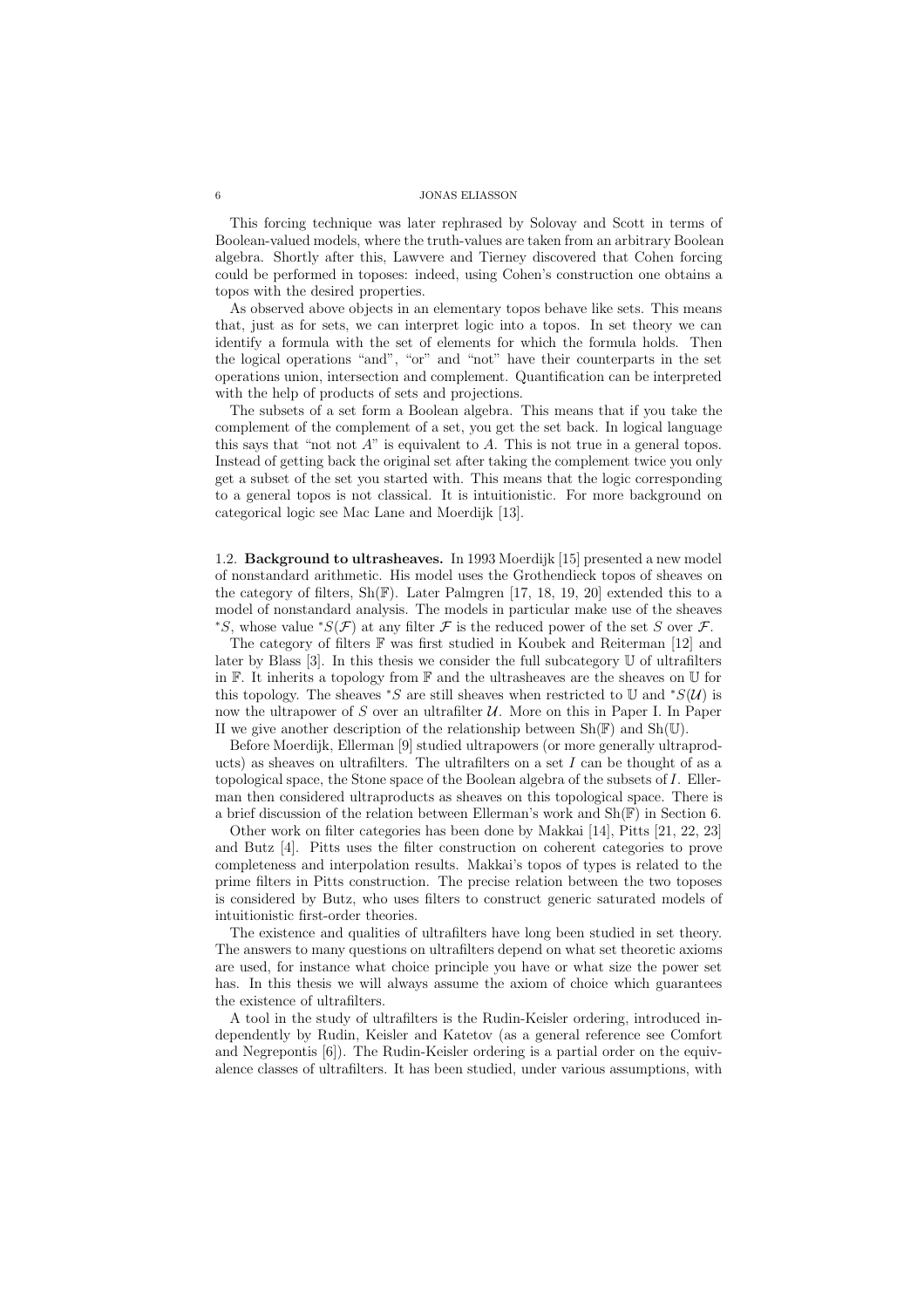respect to properties like the existence of minimal elements or what orderings can be embedded into it.

The Rudin-Keisler ordering has a direct relevance for U. We have that an ultrafilter  $\mathcal V$  is greater than or equal to  $\mathcal U$  in the ordering if and only if the set of morphisms from  $\mathcal U$  to  $\mathcal V$  is non-empty. This is proved in Paper I. In his thesis [2], Blass proved a model theoretic characterization of the Rudin-Keisler ordering. In Paper I we also give a new proof of this.

Ultrapowers and ultraproducts is a standard tool in model theory (for more on this see Chang and Keisler [5] or Hodges [10]). They give a way of finding new models from old ones. Essential for the usefulness of ultraproducts is Los's theorem which relates truth in the ultraproduct to truth in the original model. In Paper III we show that Los's theorem is a consequence of Moerdijk's theorem. Ultrapowers are also used for giving non-standard models. In Paper I we show that Sh(U) can be used to model a non-standard set theory.

One important result in model theory related to our work is the Isomorphism theorem for ultrapowers (the Keisler-Shelah theorem) which says that for two elementarily equivalent structures there is an ultrafilter such that the ultrapowers are isomorphic. It is proved by constructing ultrapowers that are saturated. That ultrasheaves are saturated is proved in paper III.

# 2. Preliminaries

In this section we will give some preliminary definitions and results. First we provide some general preliminaries in categorical logic. Then we give the technical background directly related to this thesis.

2.1. Preliminaries in categorical logic. We will assume knowledge of the basic categorical devices such as pullbacks, functors etc. For a detailed presentation, see Mac Lane and Moerdijk [13] or Johnstone [11].

Let **C** be a category. A sieve S on an object C in **C** is a family of morphisms in C, all with codomain C, such that  $f \in S \Rightarrow f \circ g \in S$ , whenever this composition makes sense. If S is a sieve on C and h :  $D \to C$  is any arrow to C, then  $h^*(S) = \{g \mid \text{cod}(g) = D, h \circ g \in S\}$  is a sieve on D.

**Definition 2.1.** A *Grothendieck topology* on a category  $C$  is a function  $J$  which assigns to each object C in C a collection  $J(C)$  of sieves on C in such a way that

- (i) the maximal sieve  $t_C = \{f | \text{cod}(f) = C\}$  is in  $J(C)$ ,
- (ii) (stability) if  $S \in J(C)$ , then  $h^*(S) \in J(D)$  for any arrow  $h: D \to C$ ,
- (iii) (transitivity) if  $S \in J(C)$  and R is any sieve on C such that  $h^*(R) \in J(D)$ for all  $h: D \to C$  in S, then  $R \in J(C)$ .

A site is a pair  $(C, J)$ , with a category C and a Grothendieck topology J on it. If  $S \in J(C)$  one says that S covers C (or that S is a covering sieve).

An example of a site is a topological space  $X$  with the usual notion of a cover. The topology  $\mathcal{O}(X)$  of X is partially ordered under inclusion. The set  $(\mathcal{O}(X), \subset)$ can be viewed as a category, with objects the open sets  $U$  of  $X$ , and exactly one morphism  $U \to V$  if and only if  $U \subset V$ . A sieve S on U is now a family of open subsets of U with the property that  $V' \subseteq V \in S$  implies  $V' \in S$ . A Grothendieck topology on X is given by saying that S covers U if and only if U is contained in the union of the sets in S.

Usually on a topological space one describes a cover of U as a family  $\{U_i | i \in I\}$ of open subsets of U such that  $U = \bigcup U_i$ . Such a family is not necessarily a sieve, but it can be used to generate a sieve - namely the collection of all open  $V \subseteq U$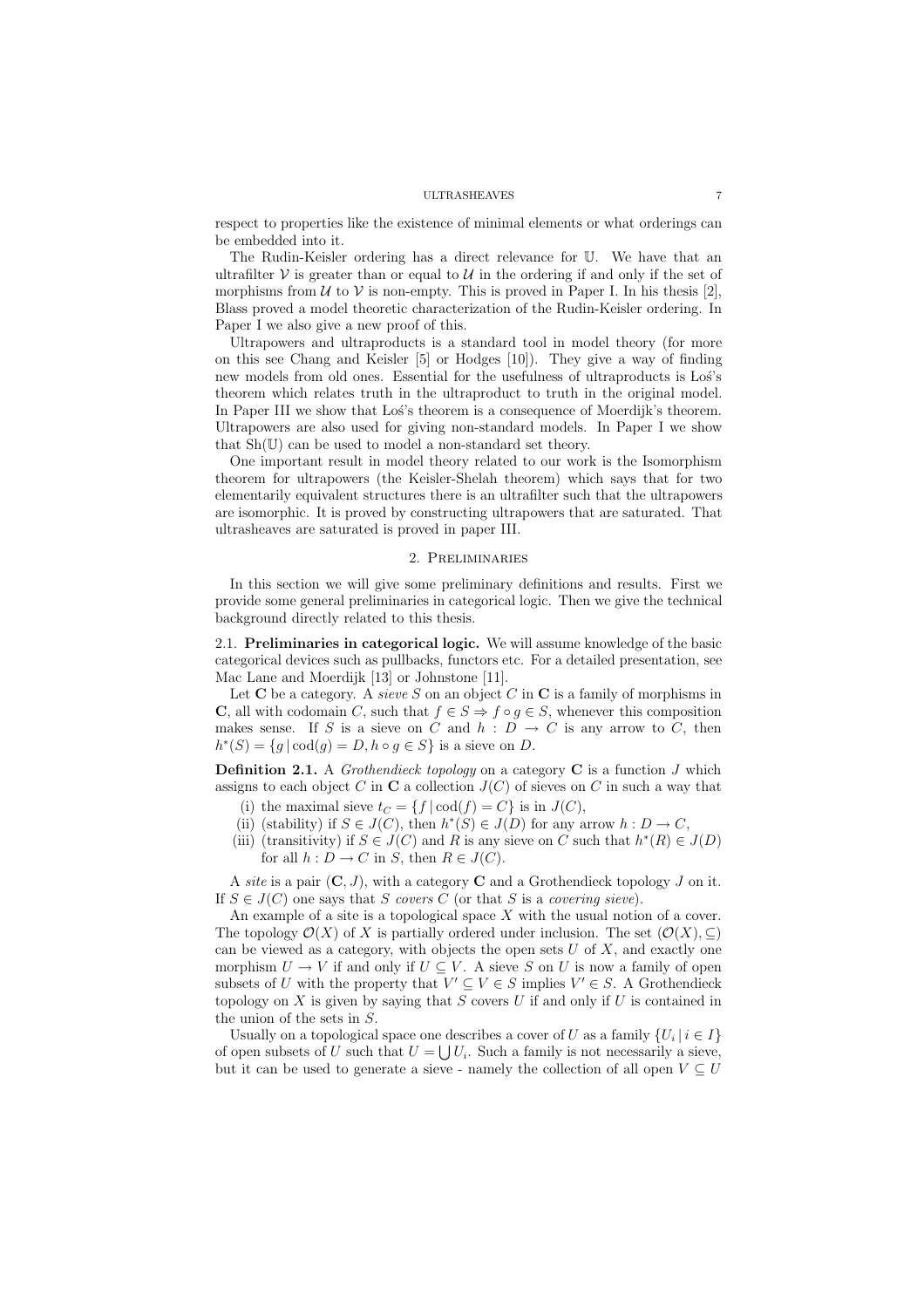such that  $V \subseteq U_i$ , for some  $i \in I$ . In a similar way for an arbitrary category C it is often enough to consider a basis (for a Grothendieck topology) and then use this basis to generate the covering sieves.

Now we turn our attention to sheaves. Let  $(C, J)$  be a site. A presheaf (of sets) on C is a contravariant functor  $P: \mathbf{C} \to \mathbf{Sets}$ , i.e. a functor  $P: \mathbf{C}^{\mathrm{op}} \to \mathbf{Sets}$ . If P is a presheaf and the sieve S covers an object C in C, then a matching family for S of elements of P is a function which assigns to each element  $f: D \to C$  in S an element  $x_f \in P(D)$ , in such a way that  $P(g)(x_f) = x_{f \circ q}$ , for all  $g : E \to D$ in C. An *amalgamation* of such a matching family is an element  $x \in P(C)$  such that  $P(f)(x) = x_f$ , for all  $f \in S$ .

We can now give the definition of a sheaf:

**Definition 2.2.** A presheaf P on a site  $(C, J)$  is a *sheaf* if every matching family for any cover of any object of C has a unique amalgamation.

An example of a sheaf on a topological space  $X$  (considered as a site as above) is the functor taking any open subset  $U$  to the set of continuous real-valued functions on U. This functor has the following properties

- (i) If  $f: U \to \mathbb{R}$  is continuous and  $V \subseteq U$ , then f restricted to  $V, f|_V : V \to$ R, is continuous.
- (ii) If U is covered by open subsets  $U_i$  (with  $i \in I$ ), and there are continuous functions  $f_i: U_i \to \mathbb{R}$  such that for every  $i, j \in I$  we have  $f_i(x) = f_i(x)$ , for  $x \in U_i \cap U_j$ , then there is an unique function  $f: U \to \mathbb{R}$  such that  $f|U_i = f_i.$

Property (i) shows that the functor is a presheaf, while (ii) is the sheaf-condition, with  $U_i \mapsto f_i$  as the matching family and f as the unique amalgamation. Property (ii) above is a variation on the matching condition, for the case when the collection of  $U_i$  is only a basis and not a sieve. All of the above is done only for sheaves of sets. Other types of sheaves are achieved by replacing the category Sets with some suitable category.

The category of sheaves on a site  $(C, J)$  with natural transformations as morphisms is called a *Grothendieck topos*,  $Sh(C, J)$ . A Grothendieck topos has some very nice properties. Many of these are expressed by saying that it is an elementary topos (we will often just say topos):

**Definition 2.3.** A category  $\mathcal{E}$  is an elementary topos if:

(i) it has all finite limits,

and is equipped with

- (ii) a special object  $\Omega$ .
- (iii) a function P, which assigns to each object B of  $\mathcal E$  an object PB of  $\mathcal E$ .
- (iv) for each object A of  $\mathcal E$  two isomorphisms, each natural in A,

$$
\mathrm{Sub}_{\mathcal{E}}A \cong \mathrm{Hom}_{\mathcal{E}}(A,\Omega),\tag{1}
$$

and

$$
\text{Hom}_{\mathcal{E}}(B \times A, \Omega) \cong \text{Hom}_{\mathcal{E}}(A, PB). \tag{2}
$$

To be natural in A means that the isomorphisms are functorial with respect to A. Sub<sub> $\epsilon$ </sub>A in (1) is the collection of subobjects of A, i.e. monomorphisms into A.

In the definition the object  $\Omega$  in (ii) is the *subobject classifier* and (1) shows that the subobjects of an object  $A$  is internally represented as morphisms from  $A$ to  $\Omega$ . The function P in (iii) will serve as the power set operator, and from (2) it follows that PB is the exponential  $\Omega^B$ . Every topos is Cartesian closed since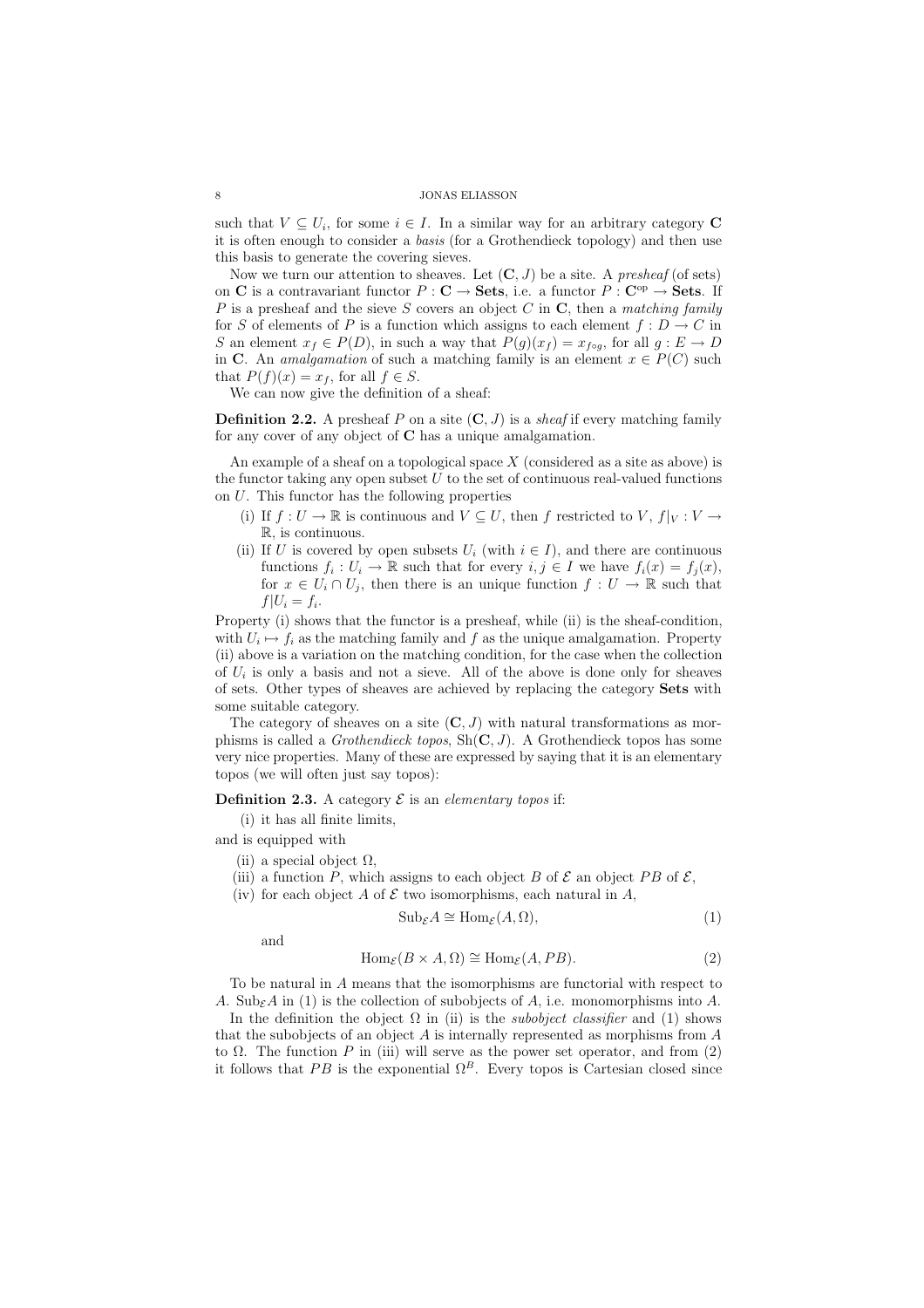the existence of arbitrary exponentials  $A^B$  can be proved from the existence of the exponentials on the form  $\Omega^B$ .

The perhaps simplest example of a topos is the category Sets. Here the subobject classifier  $\Omega$  is the set  $\{0, 1\}$ . Equation (1) says that every subset B of a set A can be represented as a function from A to  $\{0,1\}$  ( $\chi_B(x) = 1$ , if  $x \in B$ ). If you put  $A = \{*\}$  (the one-point set) in equation (2), then you get that functions from B to  $\{0,1\}$  (i.e. the subsets of B) can be identified with elements in PB, i.e. PB is the power set of B.

We now use toposes for mathematical logic. Assume that we have a many-sorted language L and that we want to interpret the theories over L in a topos  $\mathcal{E}$ . First we associate to each sort in the language an object in  $\mathcal{E}$ . Formulas are interpreted as subobjects of the product of the objects of the sorts of the free variables of the formula. As an example, assume that  $\Theta(x, y)$  is a formula with x of sort X and y of sort Y as its only free variables. Assume that X is interpreted in  $\mathcal E$  by S and Y by T. Then  $\Theta(x, y)$  is interpreted as a subobject,  $M_{x,y}(\Theta(x, y))$  of  $S \times T$ , i.e. a monomorphism  $m : M_{x,y}(\Theta(x, y)) \to S \times T$ . This is called the Mitchell-Bénabou language for  $\mathcal E$ . It is based on the observation that a topos behaves like a "universe of sets".

The truth values for a formula are given internally by the subobject classifier, which in general is not a Boolean but a Heyting algebra. This means that we do not get the same object back after double negation, and thus the internal logic in a topos is, in general, intuitionistic. This semantic is called the "Kripke-Joyal semantics" for a topos, and it is a generalization of the semantics for intuitionistic logic presented by Kripke.

We will give the semantics for a Grothendieck topos  $Sh(C, J)$  (the *sheaf seman*tics). The semantics is expressed in terms of a forcing relation  $C \Vdash \Theta(\alpha)$ , where C is an object in C,  $\Theta$  a formula interpreted in the topos,  $\alpha$  is an element in  $X(C)$ and X is the sort of the free variable of  $\Theta$ . We read  $C \Vdash \Theta(\alpha)$  as " $\Theta$  is true for  $\alpha$  at C". For simplicity of notation, we only consider the case when  $\Theta$  has one free variable (we will do this throughout the thesis). Given a sheaf  $X$ , an object  $C, \alpha \in X(C)$  and a morphism  $f: D \to C$  we will use  $\alpha \cdot f$  as an abbreviation for  $X(f)(\alpha)$ .

The sheaf semantics is a simplification of the semantics in a general topos.

**Theorem 2.4.** For a Grothendieck topology  $J$  on  $C$ , let  $X$  be a sheaf on  $C$  and let  $\Theta(x)$  and  $\Psi(x)$  be formulas in the language of the topos  $\text{Sh}(\mathbf{C}, J)$  where x is a free variable of sort X. Let C be an object in C and let  $\alpha \in X(C)$ . Then

- (i)  $C \Vdash \Theta(\alpha) \wedge \Psi(\alpha)$  if and only if  $C \Vdash \Theta(\alpha)$  and  $C \Vdash \Psi(\alpha)$ ,
- (ii)  $C \Vdash \Theta(\alpha) \vee \Psi(\alpha)$  if and only if there is a covering  $\{f_i : C_i \to C\}$  such that for each index i, either  $C_i \Vdash \Theta(\alpha \cdot f_i)$  or  $C_i \Vdash \Psi(\alpha \cdot f_i)$ ,
- (iii)  $C \Vdash \Theta(\alpha) \to \Psi(\alpha)$  if and only if for all  $f : D \to C$ ,  $D \Vdash \Theta(\alpha \cdot f)$  implies  $D \Vdash \Psi(\alpha \cdot f),$
- (iv)  $C \Vdash \neg \Theta(\alpha)$  if and only if for all  $f : D \to C$ , if  $D \Vdash \Theta(\alpha \cdot f)$  then the empty family is a cover of D.

Moreover, if  $\Theta(x, y)$  is a formula with free variables x and y of sorts X and Y, then for  $\alpha \in X(C)$ ,

(v)  $C \Vdash \exists y \Theta(\alpha, y)$  if and only if there are a covering  $\{f_i : C_i \to C\}$  and elements  $\{\beta_i \in Y(C_i)\}\$  such that  $C_i \Vdash \Theta(\alpha \cdot f_i, \beta_i)$  for each index i,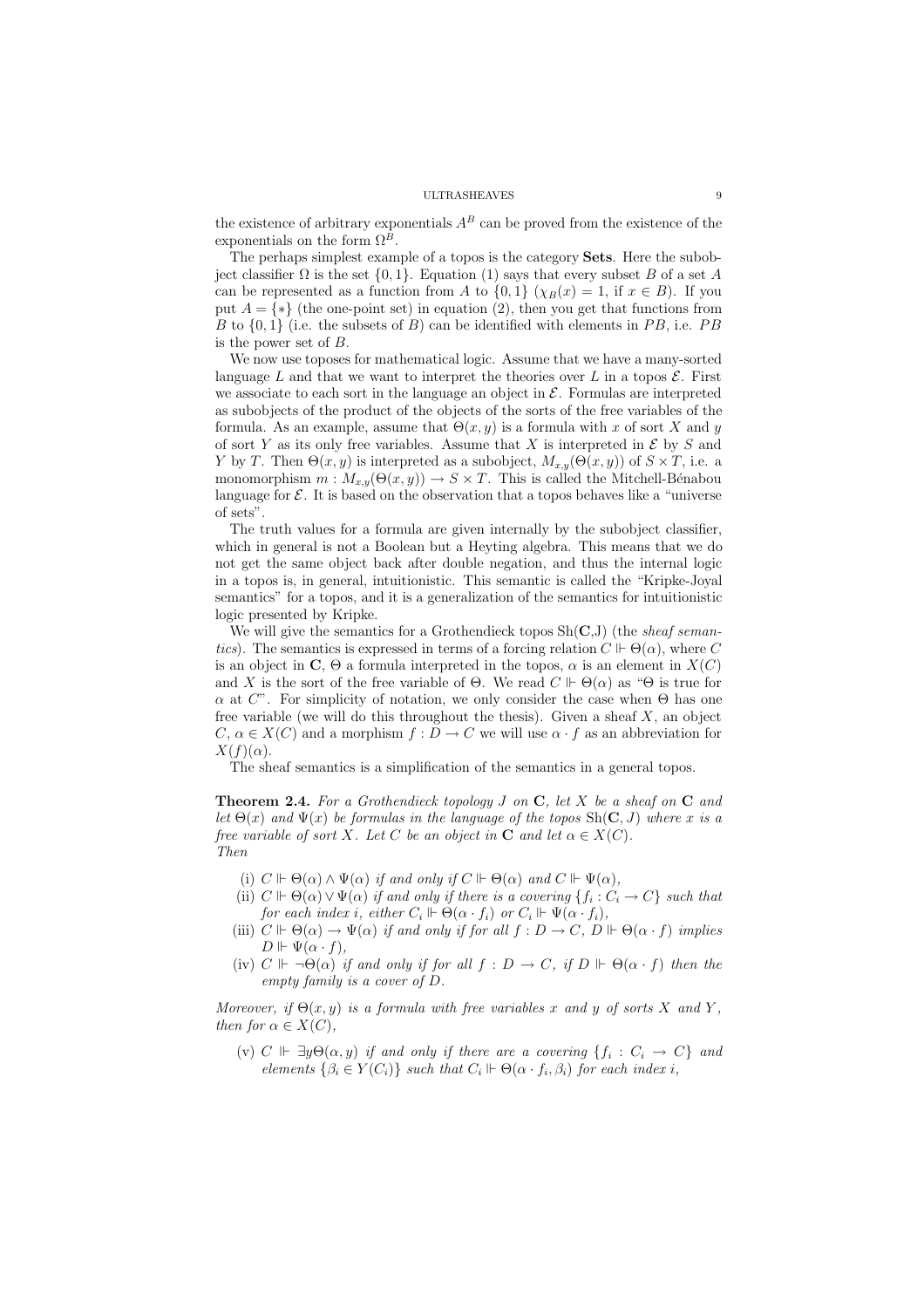(vi)  $C \Vdash \forall y \Theta(\alpha, y)$  if and only if for all  $f : D \to C$  and all  $\beta \in Y(D)$  one has  $D \Vdash \Theta(\alpha \cdot f, \beta).$ 

The forcing relation  $H$ " has two additional properties:

- (i) (Monotonicity) If  $C \Vdash \Theta(\alpha)$  and  $f : D \to C$  then  $D \Vdash \Theta(\alpha \cdot f)$ .
- (ii) (Local character) If  $\{f_i : C_i \to C\}$  is a cover in J such that  $C_i \Vdash \Theta(\alpha \cdot f_i)$ for all *i*, then  $C \Vdash \Theta(\alpha)$ .

2.2. Filters and reduced powers. A filter  $\mathcal F$  on a set  $A$  is a non-empty collection of subsets of A which is closed under intersections and supersets. We say that a filter is *proper* if it does not contain all subsets of  $A$  (equivalently if it does not contain the empty set). A maximal proper filter is called an ultrafilter. These filters  $U$  are distinguished by the property that for any subset  $B$  of  $A$ , either  $B$ or the complement of  $B$  is in  $U$ . Assuming the axiom of choice we can prove that any proper filter can be extended to an ultrafilter.

Given a filter  $(I, \mathcal{F})$  and a family of sets  $\{S_i | i \in I\}$  we can form the *reduced* product of the  $S_i$  over  $\mathcal{F}$ ,

$$
\prod_{i\in I}S_i/\mathcal{F},
$$

which is the product of the  $S_i$  quoted out by the equivalence relation

$$
a \sim b \iff \{i \in I \mid a(i) = b(i)\} \in \mathcal{F}
$$

for  $a, b \in \prod_{i \in I} S_i$ . If for every  $i \in I$  we have  $S_i = S$  then we call the reduced product for the *reduced power* of S over F and we will denote it  ${}^*S(\mathcal{F})$ . For an ultrafilter U we say the *ultraproduct* and *ultrapower* over U, respectively.

Let L be a first order language and assume that the sets  $\{S_i | i \in I\}$  are, in fact, L-structures. Then we can define an interpretation of  $L$  in the reduced product of the  $S_i$ . We will denote the interpretation of the constant, relation and function symbols from  $L$  in the reduced product with superscript  $S$ . The corresponding interpretations in  $S_i$  will be denoted in the same way.

- Constant  $c: c^S = [a]$ , where  $a(i) = c^{S_i}$ .
- Relation  $R: R<sup>S</sup>$  defined by

$$
[a] \in R^S \iff \{i \in I \mid a(i) \in R^{S_i}\} \in \mathcal{F}.
$$

• Function  $f: f^S([a]) = [b]$ , where  $b(i) = f^{S_i}(a(i))$ .

Here is the fundamental Los's theorem.

**Theorem 2.5.** Let  $(I, \mathcal{U})$  be an ultrafilter,  $\varphi(x)$  an L-formula,  $\{S_i | i \in I\}$  a family of L-structures and  $\alpha \in \prod_{i \in I} S_i/\mathcal{U}$ . Then

$$
\prod_{i \in I} S_i/\mathcal{U} \models \varphi^S(\alpha) \text{ if and only if } \{i \in I \mid S_i \models \varphi^{S_i}(\alpha(i))\} \in \mathcal{U}.
$$

Here is the precise definition of the Rudin-Keisler ordering.

**Definition 2.6.** If  $(A, \mathcal{U})$  and  $(B, \mathcal{V})$  are ultrafilters then

$$
\mathcal{U} \leq \mathcal{V} \iff \exists f : B \to A \text{ such that } \mathcal{U} = \{ X \subseteq A \mid f^{-1}(X) \in \mathcal{V} \}.
$$

The Rudin-Keisler ordering is a partial ordering on the equivalence classes of ultrafilters. The ordering is very rich. For instance, assuming the generalized continuum hypothesis it can be shown that there are  $2^{2^{\kappa}}$  non-equivalent ultrafilters greater than or equal to any given ultrafilter U on an infinite set A with  $|A| = \kappa$ (for a proof see Comfort and Negrepontis [6, Chapter 9]).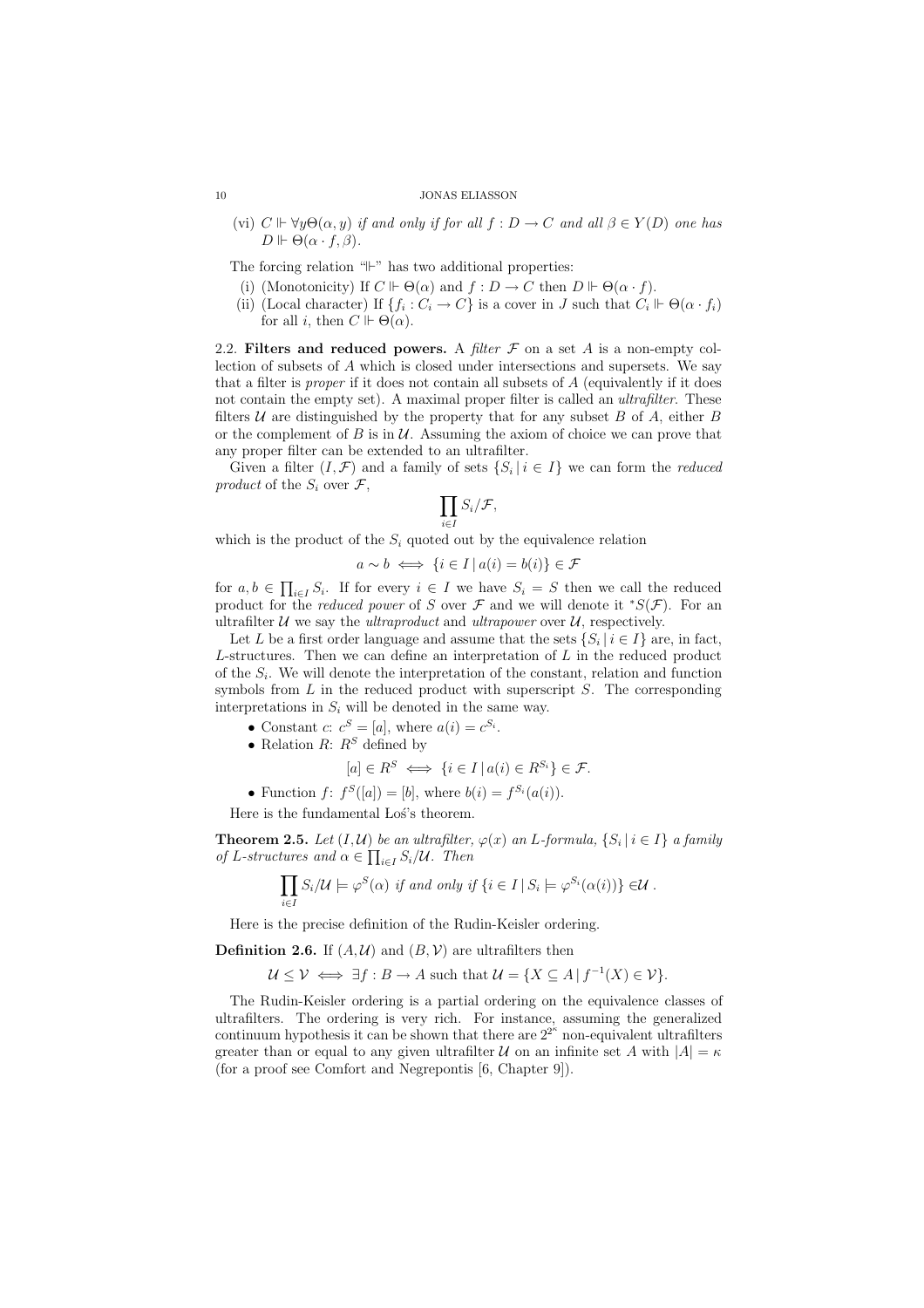In his thesis [2], Blass proved the following model theoretic characterization of the Rudin-Keisler ordering.

**Theorem 2.7.** If U and V are ultrafilters then  $U \leq V$  if and only if for every L-structure S there is an elementary embedding \* $S(\mathcal{U}) \prec *S(\mathcal{V})$ .

2.3. The category  $\mathbb{F}$ . In his paper [3], Blass gives the following definition of the category of filters:

**Definition 2.8.** The category  $\mathbb F$  has as *objects* pairs  $(A, \mathcal{F})$ , where A is a set and F a filter on A. The morphisms  $\alpha : (A, \mathcal{F}) \to (B, \mathcal{G})$  are equivalence classes of partial functions  $\alpha : A \to B$  such that

(i)  $\alpha$  is defined on some  $F \in \mathcal{F}$ ,

(ii)  $\alpha^{-1}(G) \in \mathcal{F}$ , for all  $G \in \mathcal{G}$ .

Two such partial functions  $\alpha : F \to B$  and  $\alpha' : F' \to B$  are equivalent if there is  $E \subseteq F \cap F'$  in  $\mathcal F$  such that  $\alpha|_E = \alpha'|_E$ .

Koubek and Reiterman's category has the same objects but the morphisms are equivalence classes of total functions. The proposition below is from Koubek and Reiterman [12].

**Proposition 2.9.** For any morphism  $\alpha : \mathcal{F} \to \mathcal{G}$  we have:

- (i)  $\alpha$  is mono if and only if there is an  $F \in \mathcal{F}$  such that  $\alpha$  is injective on F.
- (ii)  $\alpha$  is epi if and only if  $\alpha(F) \in \mathcal{G}$ , for all  $F \in \mathcal{F}$ .

We also note that the definition of  $\mathbb F$  gives that the reduced power of a set S over a filter  $\mathcal F$  is equal to the set of morphisms from  $\mathcal F$  to the trivial filter  $(S, \{S\})$ , i.e.

$$
^*S(\mathcal{F}) = \text{Hom}_{\mathbb{F}}(\mathcal{F}, (S, \{S\})).
$$

2.4. The topos  $\text{Sh}(\mathbb{F})$ . Moerdijk [15] defined a Grothendieck topology J on  $\mathbb{F}$ as follows:

**Definition 2.10.** A finite family  $\{\alpha_i : \mathcal{G}_i \to \mathcal{F}\}_{i=1}^n$  is a *J-covering* if the induced map

$$
\mathcal{G}_1 + \ldots + \mathcal{G}_n \to \mathcal{F}
$$

is an epimorphism.

Moerdijk only considered filters on the natural numbers. When Palmgren later extended the model to nonstandard analysis he introduced a universe of sets into set theory, e.g.  $V_{\kappa}$ , where  $\kappa$  is an inaccessible cardinal, and then considered filters on the *small* sets in  $V_{\kappa}$ .

Over the resulting site Moerdijk studied, in particular, the representable sheaves of the form \*S = Hom<sub>F</sub>(-,  $(S, \{S\})$ ). From the observation above we see that this notation is justified, since, for any filter F,  $\text{Hom}_{\mathbb{F}}(\mathcal{F}, (S, \{S\}))$  is the reduced power of S over  $\mathcal{F}$ .

We now turn our interest to the internal logic of the topos  $\text{Sh}(\mathbb{F})$ . Let L be a first order language and S an L-structure. Let  $*S$ , the  $*$  ()-transform of S, be the L-structure in  $\text{Sh}(\mathbb{F})$  defined as follows:

- Set  $S: *S$  is the sheaf previously defined.
- Constant  $c: \, ^*c$  is given at  $\mathcal F$  by the constant function

 $\lambda x.c^S \in {^*S(\mathcal{F})}.$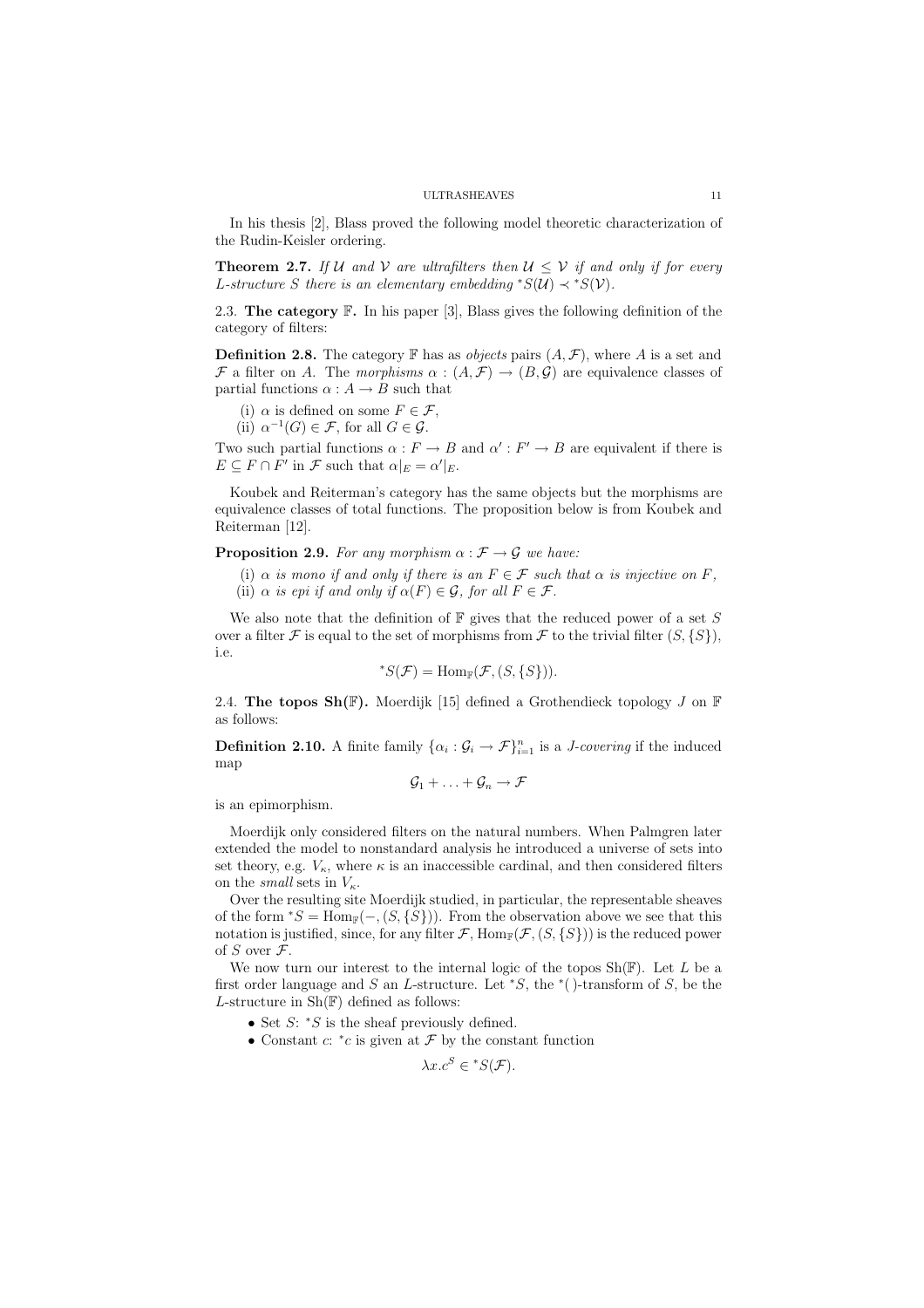• Relation  $R \subseteq S$ : \* $R$  is the subsheaf of \* $S$  given at  $\mathcal F$  by

$$
\alpha \in {}^*R(\mathcal{F}) \iff (\exists F \in \mathcal{F})(\forall x \in F)\alpha(x) \in R^S.
$$

• Function  $f: T \to S: *f$  is the natural transformation from  $*T$  to  $*S$  given at  $\mathcal F$  by

$$
{}^*f_{\mathcal{F}}(\alpha) = \lambda x.f^S(\alpha(x)).
$$

We also define the predicate St (for *standard* element) on <sup>\*</sup>S for an  $\alpha \in {^*S(\mathcal{F})}$ :

• St( $\alpha$ ) if and only if there is a cover  $\{\beta_i : \mathcal{G}_i \to \mathcal{F}\}_{i=1}^n$  such that for each i,  $\alpha \circ \beta_i$  is constant on some  $G \in \mathcal{G}_i$ .

Thus every L-structure S (in Sets) gives rise to an  $L \cup \{St\}$ -structure \*S in Sh(F). Given an L-formula  $\varphi$  we will denote the interpretation of  $\varphi$  in \*S by \* $\varphi$ <sup>\*S</sup>. When not necessary the superscript will be omitted.

The fundamental result for  $\text{Sh}(\mathbb{F})$  is Moerdijk's theorem.

**Theorem 2.11.** Let F be a filter,  $\varphi$  an L-formula and  $\alpha \in {^*S(\mathcal{F})}$ . Then

 $\mathcal{F} \Vdash \text{``}\varphi(\alpha)$  if and only if  $(\exists F \in \mathcal{F})(\forall x \in F)\varphi(\alpha(x)).$ 

# 3. Results in Paper I

In this paper we introduce and investigate the topos of sheaves on the category of ultrafilters, the ultrasheaves. We denote the full subcategory of ultrafilters in F by U.

First we note that the category U is not a very nice category, for instance it does not have products. In general, the product filter (in  $\mathbb{F}$ ) of two ultrafilters is not an ultrafilter. Since U has a terminal object this also means that it is not closed under pullbacks either.

We get some help in studying U from its close relation to the Rudin-Keisler ordering. We show that:

# **Proposition 3.1.** For any two ultrafilters  $U$  and  $V$  we have that:

 $U \leq V \iff$  there is a morphism  $\alpha : V \to U$  in U.

We will consider U with the Grothendieck topology induced on U from  $(\mathbb{F}, J)$ . We show that any morphism in  $\mathbb U$  is epi. So any morphism in  $\mathbb U$  is a *J*-covering. Thus the topology induced on  $U$  is the *atomic* topology where any set of morphisms with codomain  $U$  is a covering of  $U$ . We can now prove that all representable sheaves on  $\mathbb F$  are still sheaves when restricted to U. Thus the  $*S$  are ultrasheaves.

For any first order language  $L$  we introduce an interpretation of  $L$  in  $\text{Sh}(\mathbb{U})$  via the  $*($ )-transform just as we did for Sh(F). Thus, as before, every L-structure S (in Sets) gives rise to an  $L \cup \{St\}$ -structure \*S in Sh(U). We have the usual interpretation of the logical symbols in the Grothendieck topos. Below we give the sheaf semantics for Sh(U).

**Theorem 3.2.** Let U be an ultrafilter,  $\Theta$  and  $\Psi$  arbitrary formulas and  $\alpha \in {}^*T(\mathcal{U})$ . Then

- (i)  $\mathcal{U} \Vdash \Theta(\alpha) \wedge \Psi(\alpha)$  if and only if  $\mathcal{U} \Vdash \Theta(\alpha)$  and  $\mathcal{U} \Vdash \Psi(\alpha)$ ,
- (ii)  $\mathcal{U} \Vdash \Theta(\alpha) \vee \Psi(\alpha)$  if and only if  $\mathcal{U} \Vdash \Theta(\alpha)$  or  $\mathcal{U} \Vdash \Psi(\alpha)$ ,
- (iii)  $\mathcal{U} \Vdash \Theta(\alpha) \to \Psi(\alpha)$  if and only if  $\mathcal{U} \Vdash \Theta(\alpha)$  implies  $\mathcal{U} \Vdash \Psi(\alpha)$ ,
- (iv)  $\mathcal{U} \Vdash \neg \Theta(\alpha)$  if and only if  $\mathcal{U} \not\Vdash \Theta(\alpha)$ ,
- (v)  $\mathcal{U} \Vdash (\exists x \in {}^*S) \Theta(\alpha, x)$  if and only if for some  $\beta : \mathcal{V} \to \mathcal{U}$  and  $\delta \in {}^*S(\mathcal{V})$

 $V \Vdash \Theta(\alpha \circ \beta, \delta),$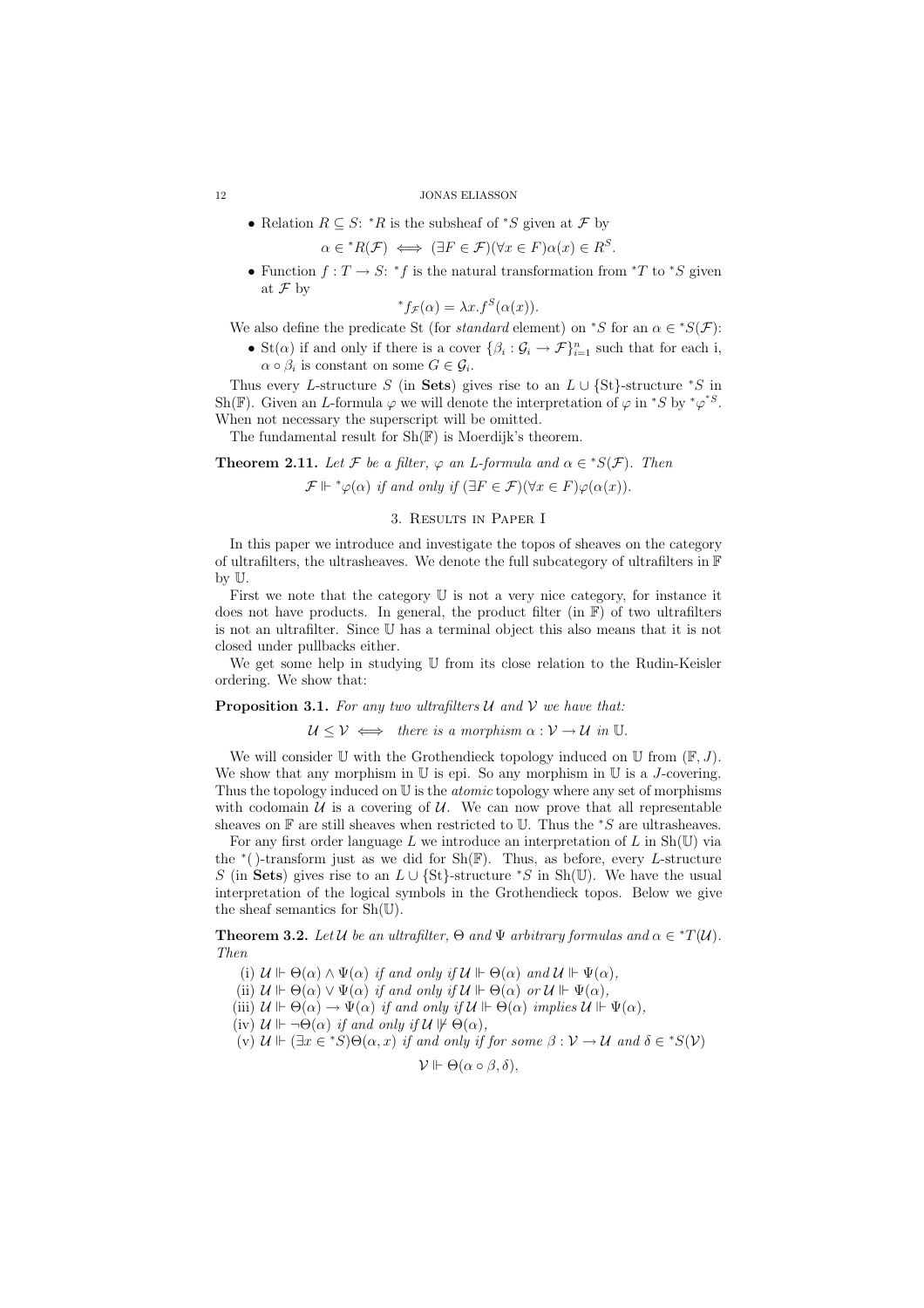$$
(vi) \mathcal{U} \Vdash (\forall x \in {^*S})\Theta(\alpha, y) \text{ if and only if for all } \beta : \mathcal{V} \to \mathcal{U} \text{ and } \delta \in {^*S}(\mathcal{V})
$$
  

$$
\mathcal{V} \Vdash \Theta(\alpha \circ \beta, \delta).
$$

As is evident in the theorem above, the internal logic in Sh(U) is classical, i.e. the topos is Boolean.

The fundamental theorem for ultrasheaves is Moerdijk's theorem which also holds in  $\text{Sh}(\mathbb{U})$ .

**Theorem 3.3.** Let U be an ultrafilter,  $\varphi$  an L-formula and  $\alpha \in {^*S(\mathcal{U})}$ . Then  $\mathcal{U} \Vdash {^*\varphi(\alpha)}$  if and only if  $(\exists U \in \mathcal{U})(\forall x \in U)\varphi(\alpha(x)).$ 

From this we obtain the nice corollary:

Corollary 3.4.  $^*S(\mathcal{U}) \models^* \varphi(\alpha) \iff \mathcal{U} \Vdash^* \varphi^{*S}(\alpha)$ .

From this corollary, the model theoretic characterization of the Rudin-Keisler ordering and the monotonicity and local character of the forcing relation we get a new proof of Blass' theorem. We also show that the corollary can not be strengthened to hold for formulas containing the standard predicate.

In general, one says that a topos  $\mathcal E$  satisfies the axiom of choice if every object P in E is projective, i.e. for any epimorphism  $\eta: X \to P$  there is a morphism  $\sigma: P \to X$  such that  $\eta \circ \sigma = 1$ .

**Theorem 3.5.** The topos theoretic axiom of choice does not hold in  $Sh(U)$ .

The paper concludes by showing that Sh(U) contains a model of Nelson's internal set theory (IST) [16]. IST consists of Zermelo-Fraenkel set theory expanded with a predicate  $St(x)$  and three additional axioms: transfer (T), idealization (I) and standardization  $(S)$ . Let  $V$  be a set-theoretic universe and consider only formulas in the language consisting of  $\mathcal{F}$ ,  $\mathcal{F}$  and  $\mathbf{St}^{\ast V}$ . Below we give the formulation of the axioms for IST in  ${}^\ast V.$ 

We will use the usual abbreviation  $(\forall^{\scriptstyle st} x \in {^*S}) \dots$  for  $(\forall x \in {^*S})$  St $(x) \to \dots$ 

**Theorem 3.6** (Transfer). Let  $\varphi(\overline{x}, y)$  be an L-formula with  $\overline{x}, y$  as its only free variables. Then the following is true in the internal logic of  $Sh(U)$ :

$$
(\forall^{st} x_1 \in {}^*T_1) \dots (\forall^{st} x_n \in {}^*T_n) [(\forall^{st} y \in {}^*S)^* \varphi(\overline{x}, y) \to (\forall y \in {}^*S)^* \varphi(\overline{x}, y)].
$$

**Theorem 3.7** (Idealization). Let  $\varphi(x, y, z)$  be an L-formula and \*R a sheaf in Sh(U). Then the following is true for any  $U \in \mathbb{U}$ : if, for all finite sets  $S =$  ${s_1, \ldots, s_n} \subseteq R$  we have

$$
\mathcal{U} \Vdash (\exists x \in {}^*\!T)(\bigwedge_{i=1}^n {}^*\varphi(x, {}^*s_i, \alpha))
$$

then

$$
\mathcal{U} \Vdash (\exists x \in {}^*T)(\forall^{st} y \in {}^*R) {}^* \varphi(x, y, \alpha).
$$

This idealization principle is proved by Palmgren [18] for  $\text{Sh}(\mathbb{F})$ .

**Theorem 3.8** (Standardization). Let  $\varphi(x, y)$  be an L-formula and \*S a sheaf in Sh(U). Then there exists a subsheaf \*T of \*S such that at any ultrafilter  $U$ 

$$
\mathcal{U} \Vdash \forall^{st} z \ (z \in {}^*T \leftrightarrow z \in {}^*S \land \varphi(z, \alpha)).
$$

Standardization is a restricted version of a separation axiom. It is not full separation since the condition on the elements in  $\overline{r}$  only holds true for the standard elements in <sup>∗</sup>T.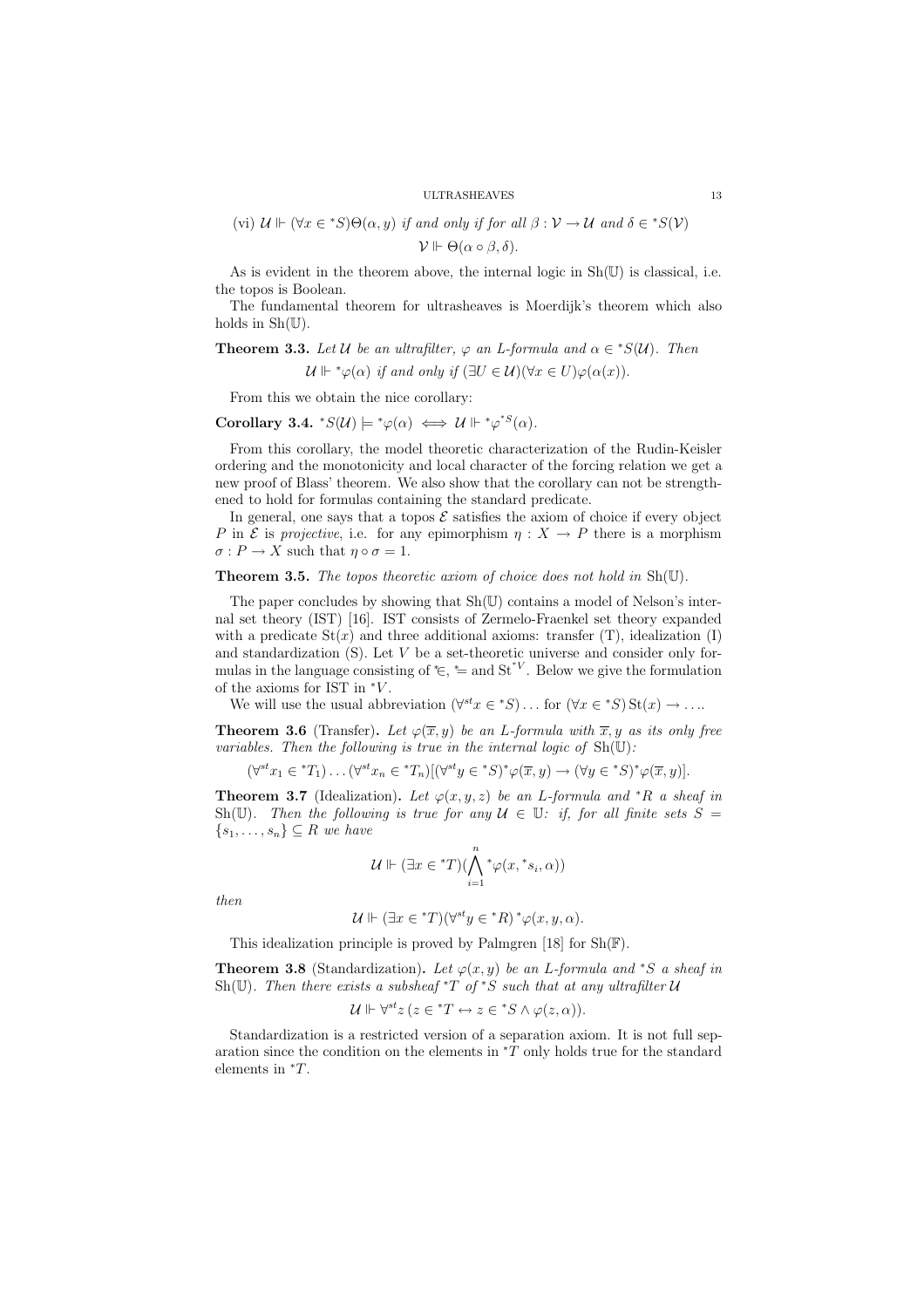### 4. Results in Paper II

In this paper we give an exact characterization of the relation between  $\text{Sh}(\mathbb{F})$ and  $\text{Sh}(\mathbb{U})$ . Following Moerdijk's suggestion we prove that  $\text{Sh}(\mathbb{U})$  is the double negation subtopos of  $\text{Sh}(\mathbb{F})$ .

Given an (intuitionistic) logic one can force it to become classical by adding the law of excluded middle to the assumptions. For a topos of sheaves there is a corresponding transformation, namely by adding the double negation topology to the underlying site. Not all of the original sheaves will be sheaves with respect to the new topology, but the internal logic in the resulting topos of sheaves will be classical.

The main theorem of the paper is

# **Theorem 4.1.** Sh(U) is equivalent to the double negation subtopos of  $\text{Sh}(\mathbb{F})$ .

In order to prove the theorem we introduce the topos  $\text{Sh}(\mathbb{F}, J_{\infty})$  by defining a new topology  $J_{\infty}$  on  $\mathbb{F}$ .

**Definition 4.2.** A basis for the  $J_{\infty}$ -topology are small families  $\{\alpha_i : \mathcal{F}_i \to \mathcal{F}\}_{i \in I}$ (for any set  $I$ ) such that the induced morphism

$$
\coprod_{i\in I}\mathcal{F}_i\to\mathcal{F}
$$

is epic.

From Blass  $[3]$  we know that the category  $\mathbb F$  has all coproducts. Now we can prove:

Theorem 4.3. Sh(U)  $\cong$  Sh(F,  $J_{\infty}$ ).

The second step in the proof of the main theorem is:

**Theorem 4.4.** A presheaf F is in  $\text{Sh}_{\neg}(\mathbb{F}, J)$  if and only if it is in  $\text{Sh}(\mathbb{F}, J_{\infty})$ .

We close the paper by showing how the main theorem can be used to transfer the truth of formulas between the toposes  $\text{Sh}(\mathbb{U})$  of ultrasheaves and  $\text{Sh}(\mathbb{F})$  of sheaves on filters.

**Theorem 4.5.** Let  $\Theta(\alpha)$  be a first order formula with a free variable of a sort interpreted as an ultrasheaf F. Then, if  $\Theta(\alpha)$  is true in Sh(U), its double negation translation  $\Theta'(\alpha)$  is true in  $\text{Sh}(\mathbb{F})$ .

**Theorem 4.6.** Let  $\Theta(\alpha)$  be a first order formula with a free variable of a sort interpreted as an ultrasheaf F. Assume, moreover, that  $\Theta(\alpha)$  is without universal quantifiers and has double negation stable predicates. If  $\Theta(\alpha)$  is true in  $\text{Sh}(\mathbb{F})$  then  $\Theta(\alpha)$  is also true in Sh(U).

# 5. Results in Paper III

This paper contains some results on the relation between ultrasheaves and the corresponding ultrapowers. There are also some results on model theoretic aspects of ultrasheaves.

Two  $L$ -structures  $S$  and  $T$  give rise to two interpretations of the language  $L$ in the topos Sh(U), the sheaves  $*S$  and  $*T$ . In the paper we show that the  $*($ )– transform preserves elementary equivalence with respect to  $L$ ,  $L$ -homomorphisms, L-embeddings and L-isomorphisms.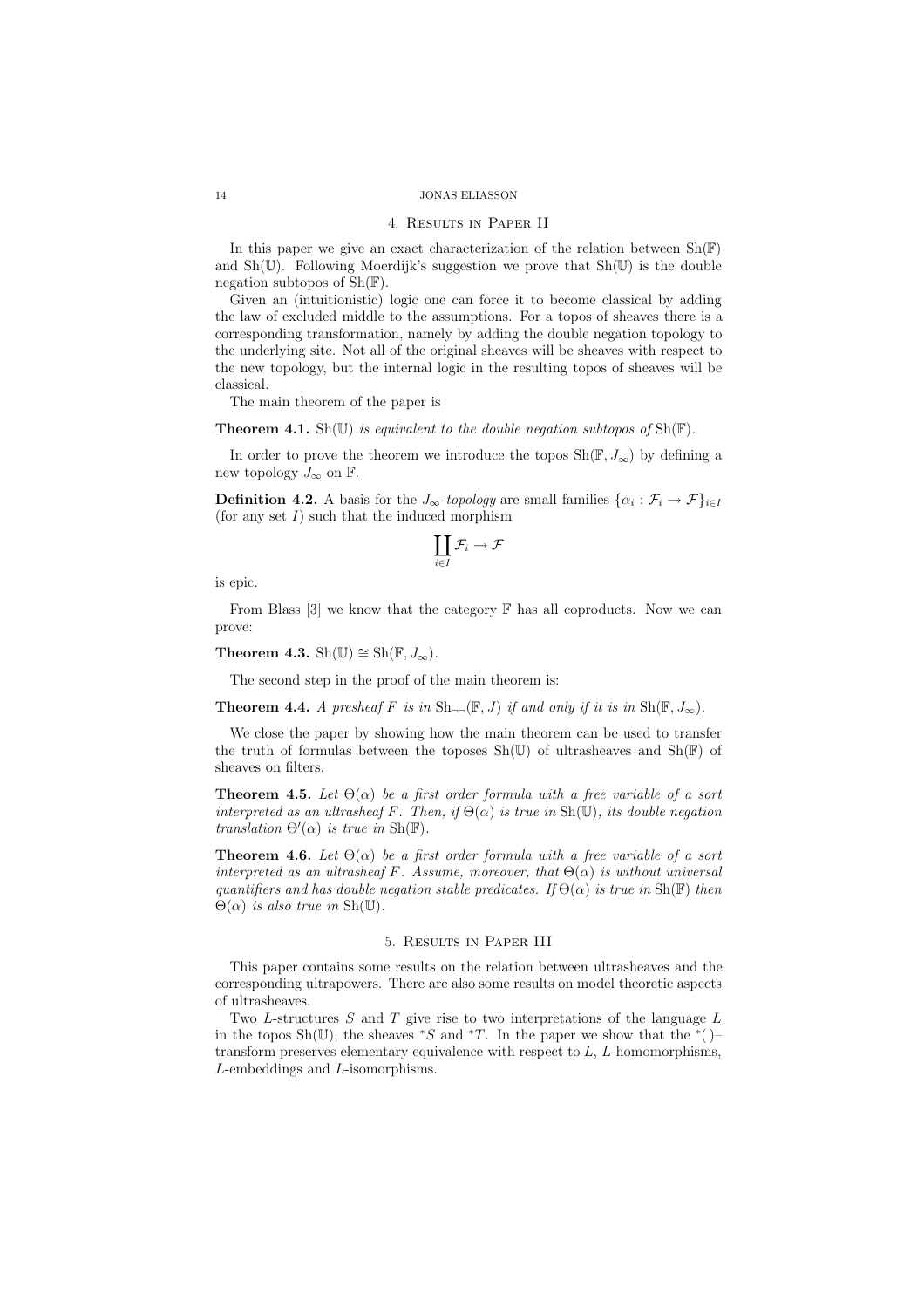We show that Los's theorem can be derived from Moerdijk's theorem. We do it by showing, without using Los's theorem, that the left- and righthand sides of the two theorems are equivalent.

In Paper I we gave an example that the equivalence

$$
^*S(\mathcal{U})\models^*\varphi(\alpha)\iff\mathcal{U}\Vdash^*\varphi^{^*S}(\alpha)
$$

does not hold at the trivial ultrafilter 1 for all  $L \cup \{St\}$ -formulas  $\Theta(\alpha)$ . In this paper we show that for any non-trivial ultrafilter there is a  $L \cup \{St\}$ -formula  $\Theta(x)$ such that the equivalence fails for  $\Theta(x)$ .

In general the collection of elements of the form  $\alpha \in {^*S(\mathcal{U})}$  (that is the coproduct  $\coprod_{\mathcal{U}\in\mathbb{U}}{}^*S(\mathcal{U})$  is not a small set. However, if you restrict yourself to distinct free variables of the sort  $\mathscr{S}$  in Sh(U) they do form a small set.

**Definition 5.1.** Given an ultrasheaf  $*S$ , define an equivalence relation on the coproduct  $\coprod_{\mathcal{U}\in\mathbb{U}}$  \* $S(\mathcal{U})$  by saying that two elements  $\alpha \in {^*S(\mathcal{U})}$  and  $\beta \in {^*S(\mathcal{V})}$  are equivalent (we write  $\alpha \sim \beta$ ) if there are  $\gamma : \mathcal{W} \to \mathcal{U}$  and  $\delta : \mathcal{W} \to \mathcal{V}$  such that the following diagram commutes



The relation to distinct free variables of the sort  $\mathscr{S}$  is this: for any formula  $\Theta(x)$ with a free variable of sort \*S, and any ultrafilter U we have for  $\alpha, \beta \in {^*S(\mathcal{U})}$  that, if  $\alpha \sim \beta$  then

$$
\mathcal{U} \Vdash \Theta(\alpha) \leftrightarrow \Theta(\beta).
$$

Then we prove:

Theorem 5.2.  $*S/\sim$  is a small set.

The last result in the paper is that every ultrasheaf  $*S$  is saturated, i.e. that any set of formulas with a small set of free variables that is finitely satisfiable in  $*S$ , is satisfiable in  $*S$ .

**Theorem 5.3.** Let  $\{\varphi_i(x, \overline{y}) \mid i \in I\}$  be a set of L-formulas such that the set of free variables is small.

Then the following is true for any  $\mathcal{U} \in \mathbb{U}$ : if, for every finite subset  $I_0 \subset I$  and any  $\overline{\alpha} \in {}^*S(\mathcal{U})$ 

$$
\mathcal{U} \Vdash (\exists x \in {^*S}) \bigwedge_{i \in I_0} {^* \varphi_i(x, \overline{\alpha})}
$$

then there is a cover  $\beta : \mathcal{V} \to \mathcal{U}$  and an element  $\delta \in {^*S(\mathcal{V})}$  such that for every  $i \in I$ 

$$
\mathcal{V} \Vdash {^* \varphi_i(\delta, \overline{\alpha} \circ \beta)}.
$$

# 6. Future research

Here we give some examples of different ways in which the study of the ultrasheaves could progress.

From the saturation of the ultrasheaves proved in Paper III one should study the possibility to prove something like the Isomorphism theorem for ultrapowers.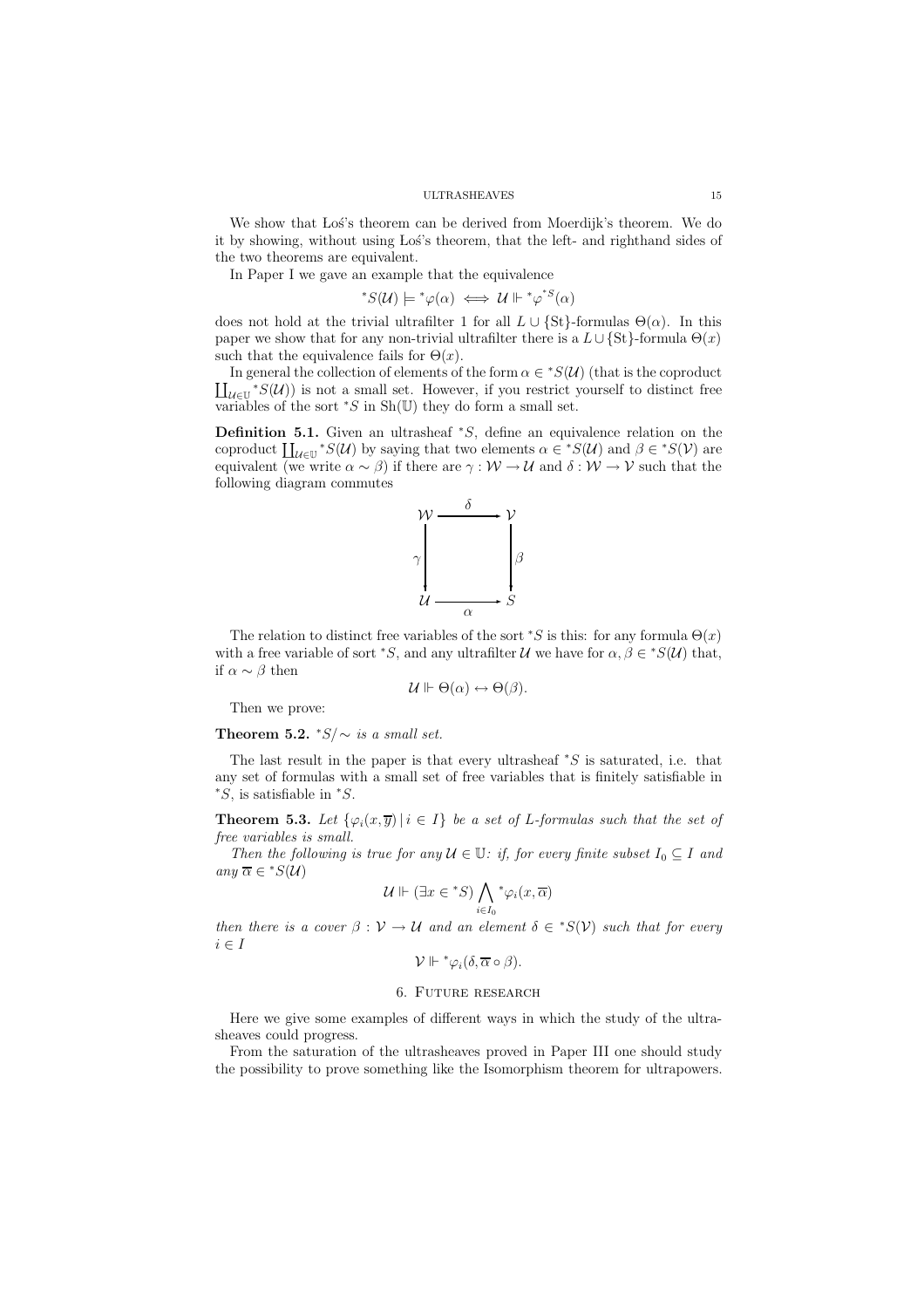Because of the saturation it should also be profitable to study types of models  $S$ and their realizations in Sh(U).

The set of distinct free variables introduced in Paper III is in fact the colimit of the ultrasheaf <sup>∗</sup>S over U. This construction could be further explored, perhaps proving that a formula is satisfied in the colimit if and only if it is forced (in the topos) at some ultrafilter.

Looking at slices of  $\text{Sh}(\mathbb{F})$  over trivial filters  $(I, \{I\})$ , one can define reduced product-sheaves for families  $S_i$ ,  $i \in I$ , and attempt to extend Moerdijk's theorem to this situation. One should then show that the reduced product-sheaf for a constant family of  $S_i$  is equal to a sheaf in Sh(F). One motivation for looking at this is to compare it with Ellerman's sheaves on Stone spaces. It seems that the exact relationship to Ellerman's work is that there is a connected covering of Ellerman's topos by the topos of reduced product-sheaves.

Another way of continuing the research would be to look for more new proofs of classic results on ultrapowers. In the thesis we have the new proofs of Los's and Blass' theorems, in Paper III and I respectively, as examples. The interest in this would lie in showing that viewing ultrapowers as sheaves is "natural" and that definitions and results fit naturally into the sheaf-theoretic language. Perhaps one could also hope to prove some new model-theoretic results this way.

As proved in Paper I, we know that  $\text{Sh}(\mathbb{U})$  models IST. But could we describe the theory of  $\text{Sh}(\mathbb{U})$  in more detail, perhaps even finding axioms for it? One of the problems of working in  $\text{Sh}(\mathbb{F})$  is that you do not have a "standard part"-map. Could such a map be found internally in  $\text{Sh}(\mathbb{U})$ ?

In my work so far, I have always started out in set theory (a set theory strong enough to prove the existence of ultrafilters). Perhaps this is not necessary. You could start working with filters over some more general category. Some related work has been done by Butz [4] based on the filter construction of Pitts [21].

In his original article, Moerdijk remarks that  $\text{Sh}(\mathbb{F})$  by Deligne's theorem has "enough" points, and asks for an explicit description of these. Perhaps this question could be answered more easily with the help of the double negation subtopos  $\mathrm{Sh}(\mathbb{U})$ ?

### **ACKNOWLEDGEMENTS**

I would like to thank my different supervisors Viggo Stoltenberg-Hansen, Steve Awodey and Erik Palmgren for the time and energy they have invested in my work.

I would like to thank everyone at the Department of Mathematics in Uppsala and in the Stockholm-Uppsala Logic seminar. I would like to thank all former and current Ph.D. students in Uppsala.

I would like to thank everyone at CMU for making my stay there so successful and pleasant. Jeremy Avigad and James W Cummings for interesting discussions, Jackie, Jan and Renee for helping me get adjusted so easily, and Henrik, Giacomo, Dirk and the rest of the grad. students for making me feel so welcome.

Jag vill tacka alla mina vänner i Uppsala, Olov, Frida, Magnus, Marcus, Ullis, Richard, Elisabet, Maria och alla andra, för att ni hjälpt till att göra min tid i Uppsala så trevlig.

Jag vill tacka Jenny för allt.